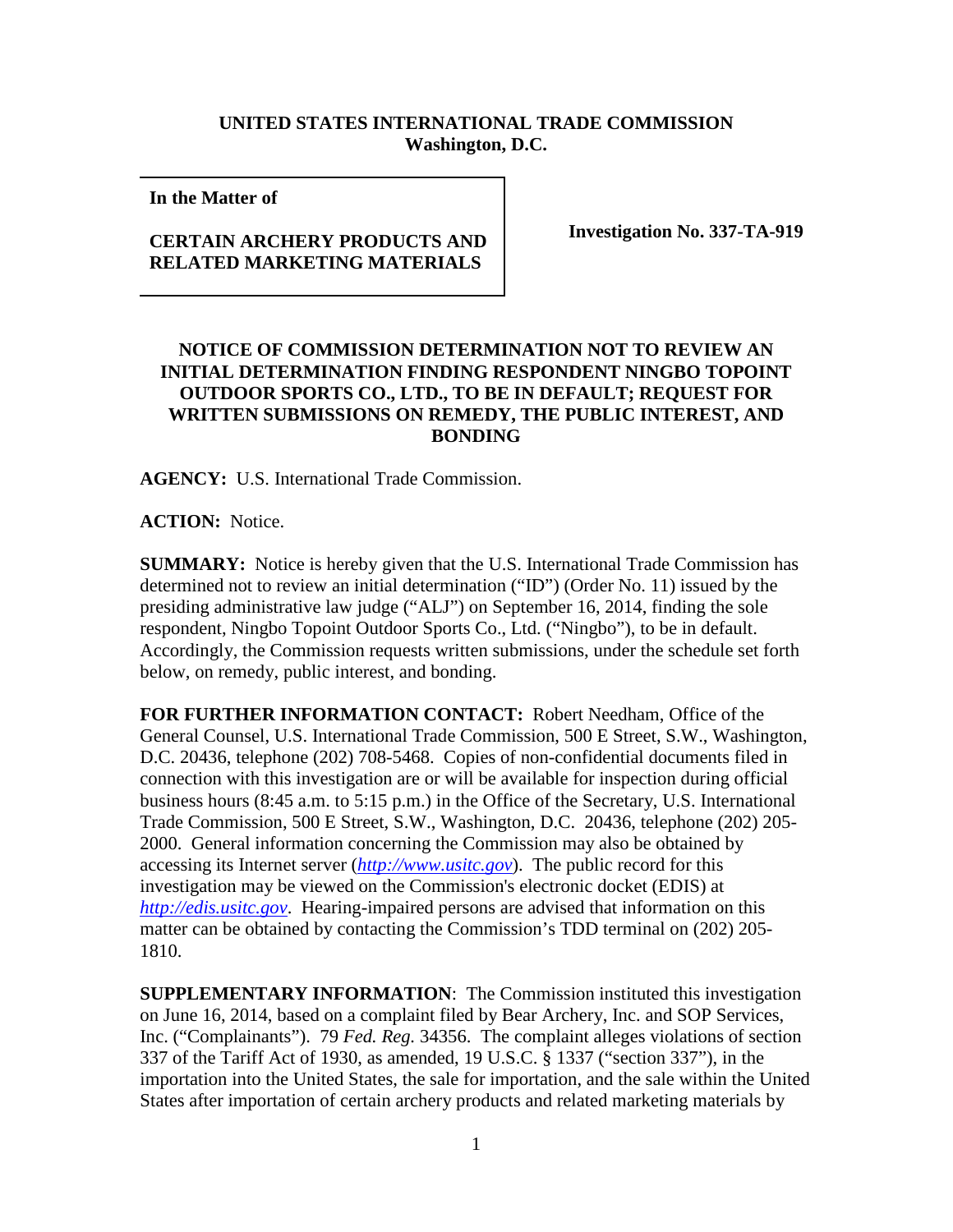reason of infringement of certain claims of U.S. Patent No. RE38,096; U.S. Patent No. 6,978,775; U.S. Patent No. 7,226,375; U.S. Trademark Registration No. 2,501,255; and U.S. Trademark Registration No. 3,312,392. *Id.* The complaint further alleges the existence of a domestic industry. *Id.* The Commission's notice of investigation named Ningbo as the respondent, and indicated that the Office of Unfair Import Investigations is participating in this investigation. *Id.*

On June 11, 2014, the Commission attempted to serve Ningbo with the complaint and notice of investigation, but the notice was returned as undeliverable mail on July 23, 2014. On July 24, 2014, Complainants sought leave to attempt to effect personal service on Ningbo, and the leave was granted on July 30, 2014. On July 31, 2014, Complainants filed proof that they had served Ningbo with the complaint and notice of investigation.

On August 19, 2014, Complainants moved for an order directing Ningbo to show cause why it should not be found in default for its failure to respond to the complaint and notice of investigation, and, upon failure to show cause, for the issuance of an initial determination finding Ningbo in default. On August 20, 2014, Complainants filed a letter indicating that they did not seek a general exclusion order in the event of a default. On August 21, 2014, the Commission Investigative Attorney ("IA") filed a response supporting Complainants' motion.

On September 2, 2014, the ALJ granted the motion and ordered Ningbo to show cause why it should not be found in default. *See* Order No. 10. No response to Order No. 10 was filed.

On September 16, 2014, the ALJ issued the subject ID finding Ningbo in default under Commission Rule 210.16(a)(1). *See* Order No. 11. No petitions for review of the ID were filed. The Commission has determined not to review the subject ID.

Ningbo is the sole respondent in this investigation. Section  $337(g)(1)$  and Commission Rule 210.16(c) authorize the Commission to order relief against a respondent found in default, unless, after considering the public interest, it finds that such relief should not issue. Complainants indicated that they were not seeking a general exclusion order pursuant to Commission Rule 210.16(c)(2).

In connection with the final disposition of this investigation, the Commission may: (1) issue an order that could result in the exclusion of articles manufactured or imported by the defaulting respondent; and/or (2) issue a cease and desist order that could result in the defaulting respondent being required to cease and desist from engaging in unfair acts in the importation and sale of such articles. Accordingly, the Commission is interested in receiving written submissions that address the form of remedy, if any, that should be ordered. If a party seeks exclusion of an article from entry into the United States for purposes other than entry for consumption, the party should so indicate and provide information establishing that activities involving other types of entry either are adversely affecting it or likely to do so. For background, see *Certain Devices for*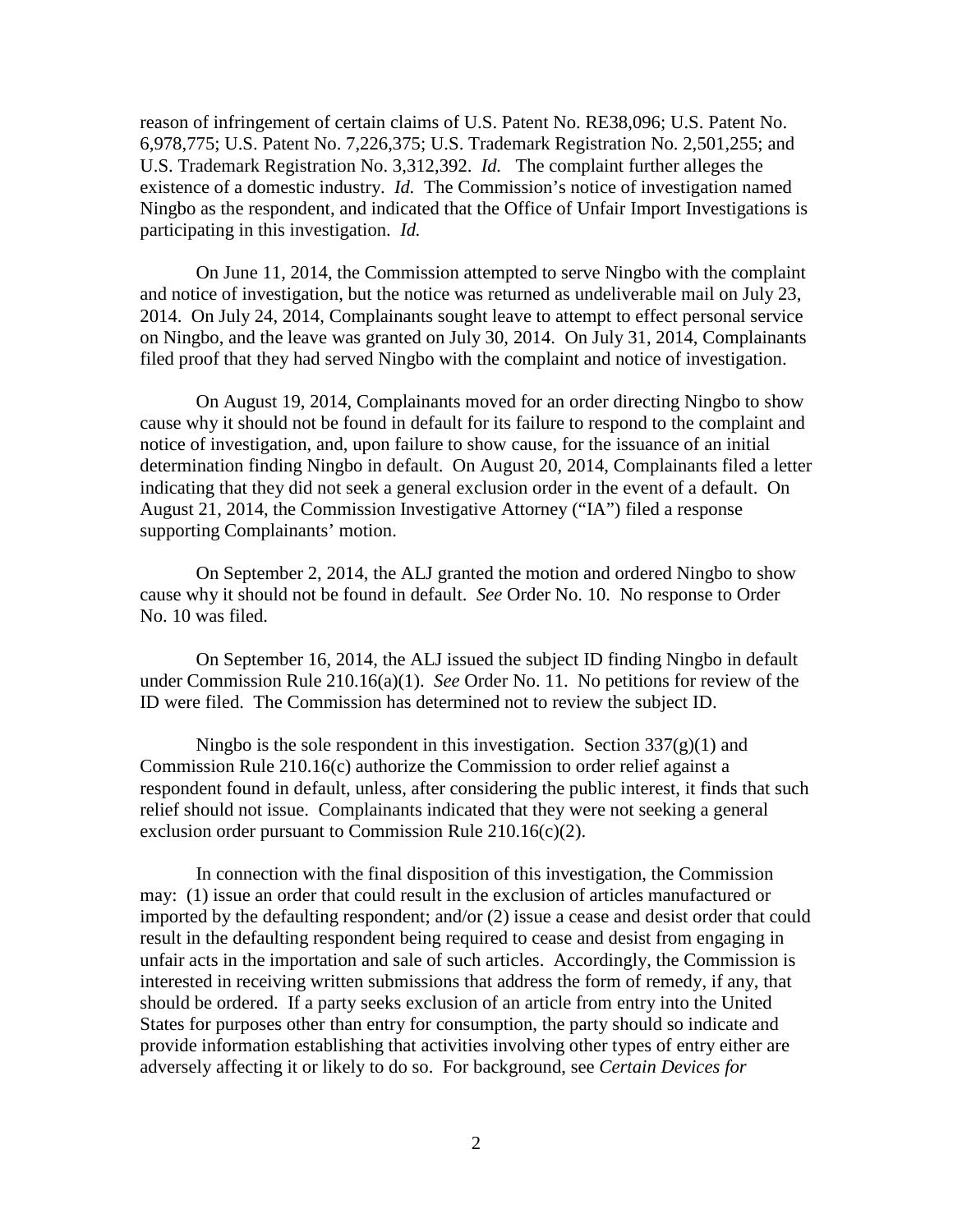*Connecting Computers via Telephone Lines*, Inv. No. 337–TA–360, USITC Pub. No. 2843, Comm'n Op. at 7-10 (December 1994).

If the Commission contemplates some form of remedy, it must consider the effects of that remedy upon the public interest. The factors that the Commission will consider include the effect that the exclusion order and/or cease and desists orders would have on (1) the public health and welfare, (2) competitive conditions in the U.S. economy, (3) U.S. production of articles that are like or directly competitive with those that are subject to investigation, and (4) U.S. consumers. The Commission is therefore interested in receiving written submissions that address the aforementioned public interest factors in the context of this investigation.

If the Commission orders some form of remedy, the U.S. Trade Representative, as delegated by the President, has 60 days to approve or disapprove the Commission's action. *See* Presidential Memorandum of July 21, 2005, 70 Fed. Reg. 43251 (July 26, 2005). During this period, the subject articles would be entitled to enter the United States under bond, in an amount determined by the Commission and prescribed by the Secretary of the Treasury. The Commission is therefore interested in receiving submissions concerning the amount of the bond that should be imposed if a remedy is ordered.

**WRITTEN SUBMISSIONS:** Parties to the investigation, interested government agencies, and any other interested parties are encouraged to file written submissions on the issues of remedy, the public interest, and bonding. Complainants and the IA are requested to submit proposed remedial orders for the Commission's consideration. Complainants are also requested to state the HTSUS numbers under which the accused products are imported, and to state the dates that the patents expire.

Written submissions and proposed remedial orders must be filed no later than the close of business on October 30, 2014. Reply submissions must be filed no later than the close of business on November 6, 2014. No further submissions on these issues will be permitted unless otherwise ordered by the Commission.

Persons filing written submissions must file the original document electronically on or before the deadline stated above and submit eight true paper copies to the Office of the Secretary pursuant to section 210.4(f) of the Commission's Rules of Practice and Procedure (19 CFR § 210.4(f)). Submissions should refer to the investigation number (''Inv. No. 337–TA–919'') in a prominent place on the cover page and/or the first page. (*See* Handbook for Electronic Filing Procedures, http://www.usitc.gov/secretary/ fed\_reg\_notices/rules/handbook\_on\_electronic\_filing.pdf). Persons with questions regarding filing should contact the Secretary (202–205–2000).

Any person desiring to submit a document to the Commission in confidence must request confidential treatment. All such requests should be directed to the Secretary to the Commission and must include a full statement of the reasons why the Commission should grant such treatment. *See* 19 C.F.R. § 201.6. Documents for which confidential treatment by the Commission is properly sought will be treated accordingly. A redacted